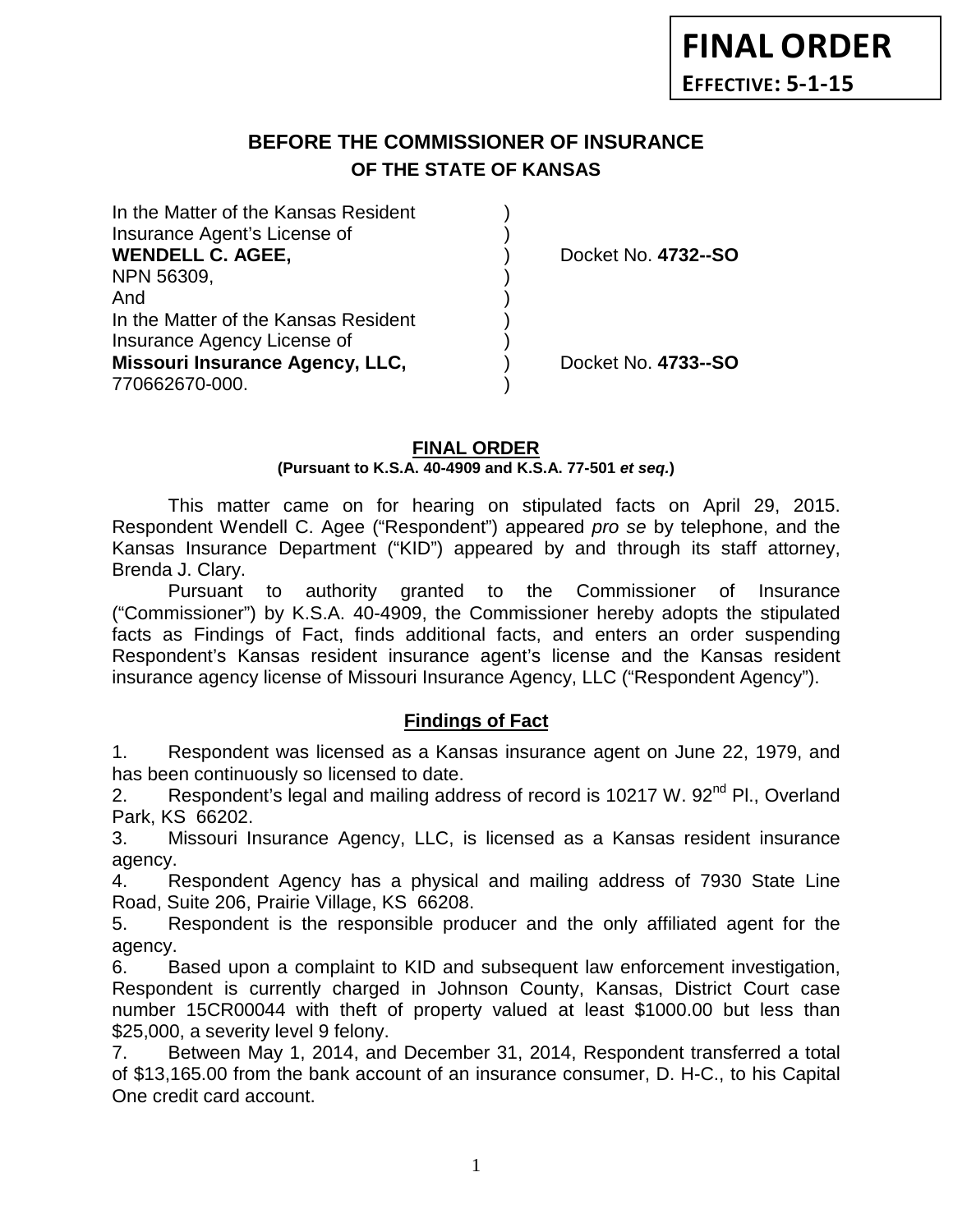8. Respondent obtained Ms. H-C.'s account information in the course of arranging electronic payments of insurance premium.

9. When questioned by police, Respondent admitted the transfers.

10. In addition to the stipulated facts, the Commissioner notes that Respondent denies any other criminal history and finds no evidence suggests that Respondent has engaged in similar conduct in the past.

# **Applicable Law**

11. K.S.A. 40-4909(a) provides, in relevant part:

"The commissioner may deny, suspend, revoke or refuse renewal of any license issued under this act if the commissioner finds that the applicant or license holder has: . . .

(4) Improperly withheld, misappropriated or converted any moneys or properties received in the course of doing insurance business. . . .

(6) Been convicted of a misdemeanor or felony. . . .

(8) Used any fraudulent, coercive, or dishonest practice, or demonstrated any incompetence, untrustworthiness or financial irresponsibility in the conduct of business in this state or elsewhere." K.S.A. 2014 Supp. 40- 4909(a).

12. In addition, the Commissioner may revoke any license issued under the Insurance Agents Licensing Act if the Commissioner finds that the interests of the insurer or the insurable interests of the public are not properly served under such license. K.S.A. 2014 Supp. 40-4909(b).

13. A business entity licensed as an insurance agency must identify a Kansas "licensed agent who shall be responsible for the business entity's compliance with the insurance laws of this state." K.S.A. 2014 Supp. 40-4905(c).

14. A person whose license has been revoked or suspended may not be employed directly or indirectly by an insurance company and "may not perform any act toward the solicitation of or transaction of" insurance business in Kansas. K.S.A. 2014 Supp. 40- 4909(g).

15. The Assistant Commissioner of Insurance acting on behalf of the Commissioner of Insurance as the agency head as provided in K.S.A. 77-547 is empowered to render a Final Order.

### **Conclusions of Law**

16. The Commissioner has jurisdiction over Respondent as well as the subject matter of this proceeding, and such proceeding is held in the public interest.

17. The Commissioner finds from the undisputed facts that action, up to and including revocation, may be taken against Respondent's license pursuant to K.S.A. 40- 4909(a)(4) because Respondent misused bank account information he received in the course of doing insurance business to misappropriate funds from the consumer's account.

18. The Commissioner finds from the same facts that action, up to and including revocation, may be taken against Respondent's license pursuant to K.S.A. 40- 4909(a)(8).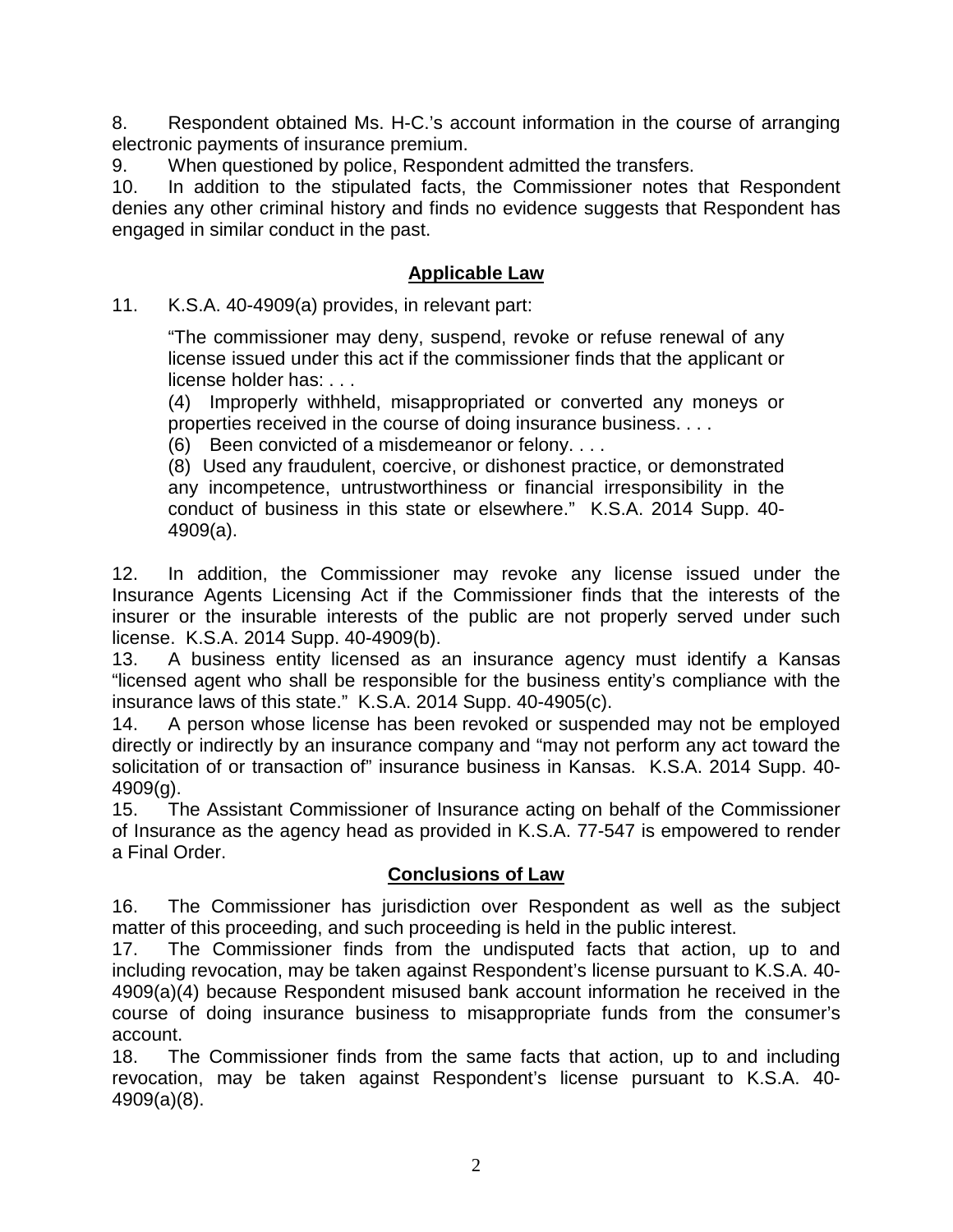19. The Commissioner finds that the agency license may not remain active if Respondent is not licensed because Respondent is the agency's responsible producer and only affiliated agent; thus, Respondent's acts are indistinguishable from acts of Respondent Agency.

#### **Policy to be Served**

Before issuing an insurance agent license, the Commissioner must determine that the applicant is qualified and has not committed any act that would be grounds for denial, suspension, or revocation. K.S.A. 40-4905(b) and K.S.A. 40-4906. Further, the Commissioner may revoke any license issued under the Insurance Agents Licensing Act if the Commissioner finds that the interests of the insurer or the insurable interests of the public are not properly served under the license. K.S.A. 40-4909(b). Thus, the Commissioner is charged licensing, or continuing to license, persons or entities to sell, solicit, or negotiate insurance in the State of Kansas only if their conduct indicates they are both qualified and trustworthy. The following action is appropriate to promote the security and integrity of the insurance business and protect insurance consumers.

## **THE COMMISSIONER OF INSURANCE THEREFORE ORDERS the following:**

- **1.** The Kansas resident insurance agent's license of **WENDELL C. AGEE** is hereby **SUSPENDED effective May 4, 2015.**
- **2.** Any future application for reinstatement of the license shall be considered in light of circumstances then existing;
- **3.** From the effective date of this order, unless and until the suspension is terminated and the license is reinstated, **WENDELL C. AGEE** shall **CEASE and DESIST** from the sale, solicitation, or negotiation of insurance, doing any act toward the sale, solicitation, or negotiation of insurance, and/or receiving compensation deriving from the sale, solicitation, or negotiation of insurance in Kansas or on Kansas risks through business conducted on and after the effective date of this order; and
- **4.** The Kansas resident insurance agency license of **Missouri Insurance Agency, LLC**, is hereby **CANCELLED** for failure to meet minimum requirements for an entity license.

**It is further ordered,** pursuant to KSA 77-415(b)(2)(A), that this order is designated by KID as precedent.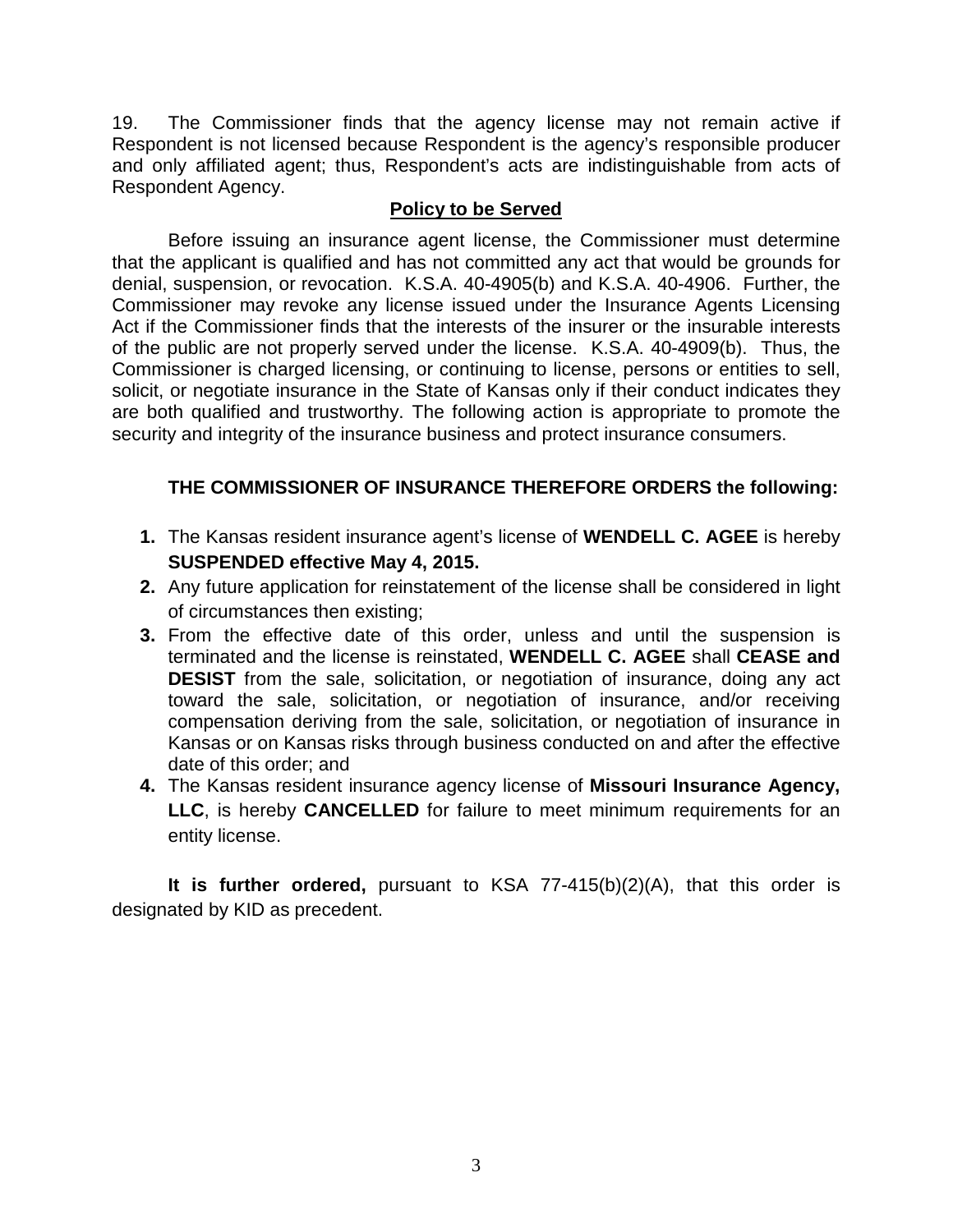**IT IS SO ORDERED THIS 1st DAY OF MAY, 2015, IN THE CITY OF TOPEKA, COUNTY OF SHAWNEE, STATE OF KANSAS.**



\_/s/ John Wine\_\_\_\_\_\_\_\_\_\_\_\_\_\_\_\_\_\_\_\_

John Wine Assistant Commissioner As Agency Head